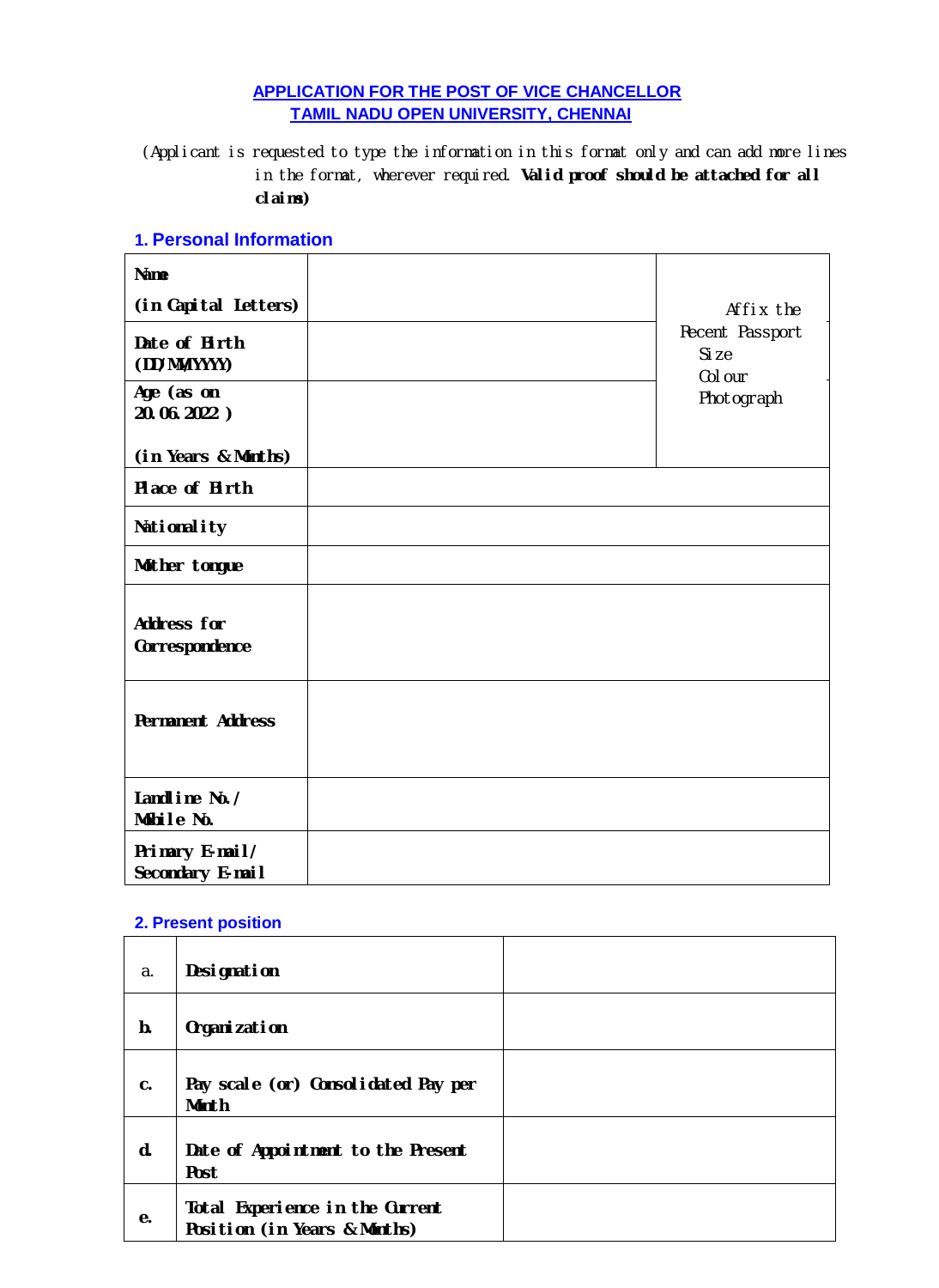## **3. Educational Qualifications (in chronological order from highest)**

| S.<br>No. | Degree<br>Awarded | University<br>Institute | Year | Major Subject<br>Specialization | <b>Marks</b><br><b>CGPA</b><br>Grades<br>(i f)<br>any) | Class /<br><b>Distinctions</b><br>etc. |
|-----------|-------------------|-------------------------|------|---------------------------------|--------------------------------------------------------|----------------------------------------|
|           |                   |                         |      |                                 |                                                        |                                        |
|           |                   |                         |      |                                 |                                                        |                                        |

## **Date of Award of Ph.D.: DD/MM/YYYY**

## **4. Experience**

**a. Teaching Experience as per Eligibility Criteria** (Refer to the Government Order No. 187, Higher Education (K2) Department dated 14/07/2017- TAMIL NADU UNIVERSITIES LAWS (AMENDMENT) ORDINANCE 2017 - **No. II(2)/HE/562(c-10)/2017) - Starting from the current position**

|               |                         |                                    | <b>Nature of</b> | <b>Duration</b> |    | <b>Experience</b>      |
|---------------|-------------------------|------------------------------------|------------------|-----------------|----|------------------------|
| <b>S. No.</b> | Post held/<br>Pay scale | Organization/<br><b>University</b> | <b>Duty</b>      | From            | To | (in Years &<br>Months) |
|               |                         |                                    |                  |                 |    |                        |
|               |                         |                                    |                  |                 |    |                        |

**b.** Research Experience as per Eligibility Criteria (Refer to the Government Order No. 187, Higher Education(K2) Department dated 14/07/2017 - TAMIL NADU UNIVERSITIES LAWS (AMENDMENT) ORDINANCE 2017 - **No. II(2)/HE/562(c-10)/2017)**

| <b>S. No.</b> | Post held/<br>Pay scale |                                    | <b>Nature of</b> |             | <b>Duration</b> | <b>Experience</b>      |
|---------------|-------------------------|------------------------------------|------------------|-------------|-----------------|------------------------|
|               |                         | Organization/<br><b>University</b> | <b>Duty</b>      | <b>From</b> | To              | (in Years &<br>Months) |
|               |                         |                                    |                  |             |                 |                        |
|               |                         |                                    |                  |             |                 |                        |

**c. Administrative Experience as per Eligibility Criteria** (Refer to the Government Order No. 187, Higher Education(K2) Department dated 14/07/2017- TAMIL NADU UNIVERSITIES LAWS (AMENDMENT) ORDINANCE 2017 - **No. II(2)/HE/562(c-10)/2017) – Positions held on full time basis**

| S.No. | <b>Position</b>                      | Name of Post<br>& Affiliation | <b>Duration</b> | <b>Experience</b><br>(in years & |         |
|-------|--------------------------------------|-------------------------------|-----------------|----------------------------------|---------|
|       |                                      |                               | <b>From</b>     | To                               | months) |
|       | Head of the Institute/<br>University |                               |                 |                                  |         |
| 2     | Dean of Faculty                      |                               |                 |                                  |         |
| 3     | Head of Department                   |                               |                 |                                  |         |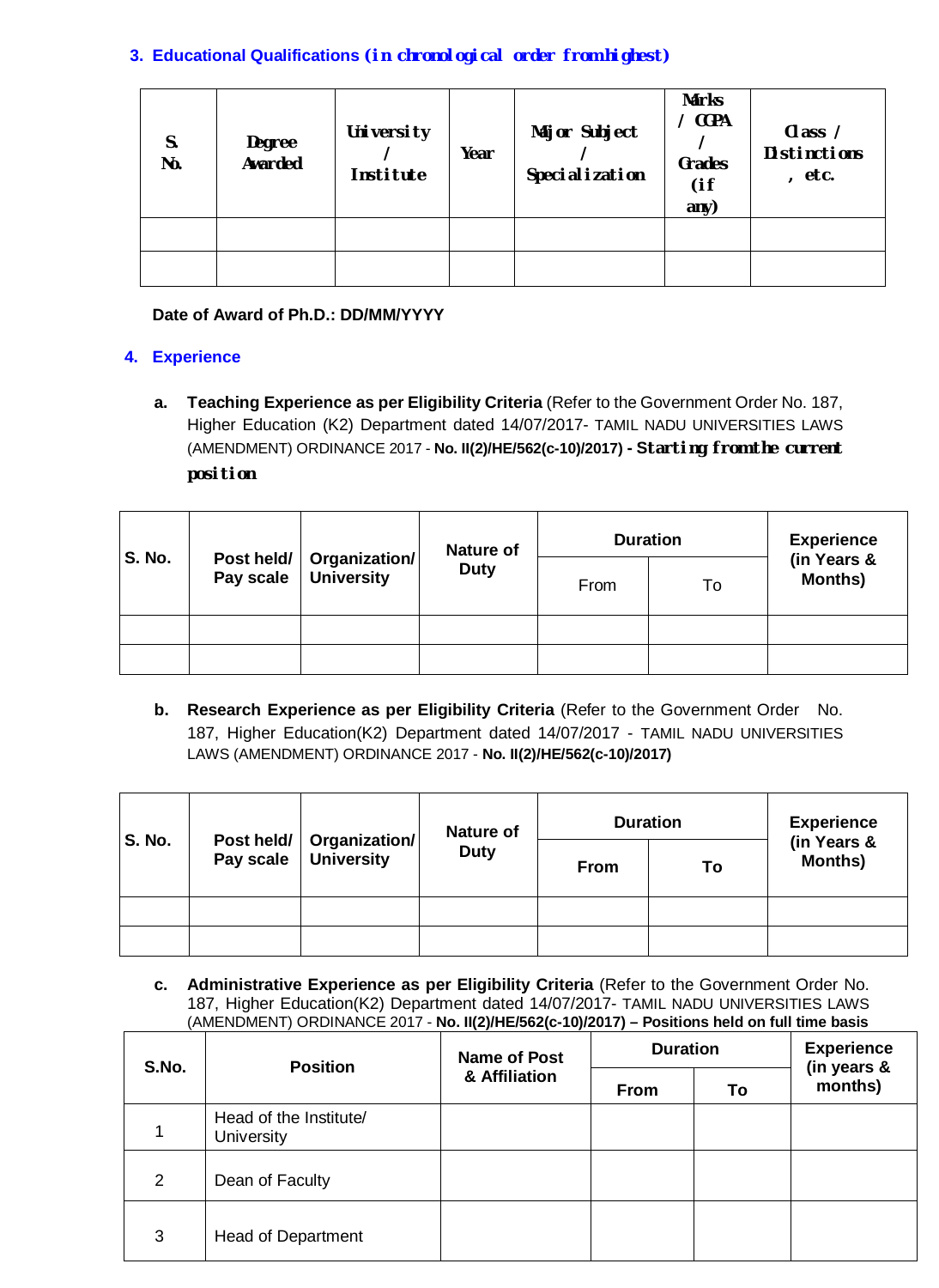|   | Head of Centre   |  |  |
|---|------------------|--|--|
| ∽ | Others (specify) |  |  |

#### **5. Academic Contributions**

# **a. Special Positions Held in Relevant Areas in Higher Education**

| <b>Position</b>                   | Organization | Nature of Duty | Period | Outcomes /<br>Achievements |
|-----------------------------------|--------------|----------------|--------|----------------------------|
| Chair Professor                   |              |                |        |                            |
| Visiting Professor<br>(Full Time) |              |                |        |                            |
| Resource person                   |              |                |        |                            |
| Others (Specify)                  |              |                |        |                            |

#### **b. Involvement with Formulation of Academic Programs**

| S. No. | Nomenclature of Innovative<br>Academic Programs (UG/PG<br>Level) Formulated | University /<br>Institute<br>Implemented | Date of Approval by<br>Academic Council |
|--------|-----------------------------------------------------------------------------|------------------------------------------|-----------------------------------------|
|        |                                                                             |                                          |                                         |
|        |                                                                             |                                          |                                         |

#### **c. New Courses Introduced**

| S. No. | Name of the Course | <b>Course Level</b><br>(UG/PG) and<br>Program | University /<br>Institute<br>Implemented | Date of<br>Approval<br>by<br>Academic<br>Counci <sub>l</sub> |
|--------|--------------------|-----------------------------------------------|------------------------------------------|--------------------------------------------------------------|
|        |                    |                                               |                                          |                                                              |
|        |                    |                                               |                                          |                                                              |

#### **d. Important MoUs Formulated for Academic/Research collaborations, Faculty and Student Exchanges:**

| S.No. | Name of Agencies /<br>Departments Involved | MoUs formulated and Year of MoU<br>(Research/Teaching/Others) | Activities done<br>under the MOU |
|-------|--------------------------------------------|---------------------------------------------------------------|----------------------------------|
|       |                                            |                                                               |                                  |
|       |                                            |                                                               |                                  |

## e. **Member of Councils and Professional Bodies:**

| S.Mo. | <b>Position</b>                | Organization | Duration |    | <b>Experience</b>      |
|-------|--------------------------------|--------------|----------|----|------------------------|
|       |                                | University   | From     | To | (in years &<br>months) |
|       | Member, Board of Studies       |              |          |    |                        |
| 2     | Member of Academic<br>Counci I |              |          |    |                        |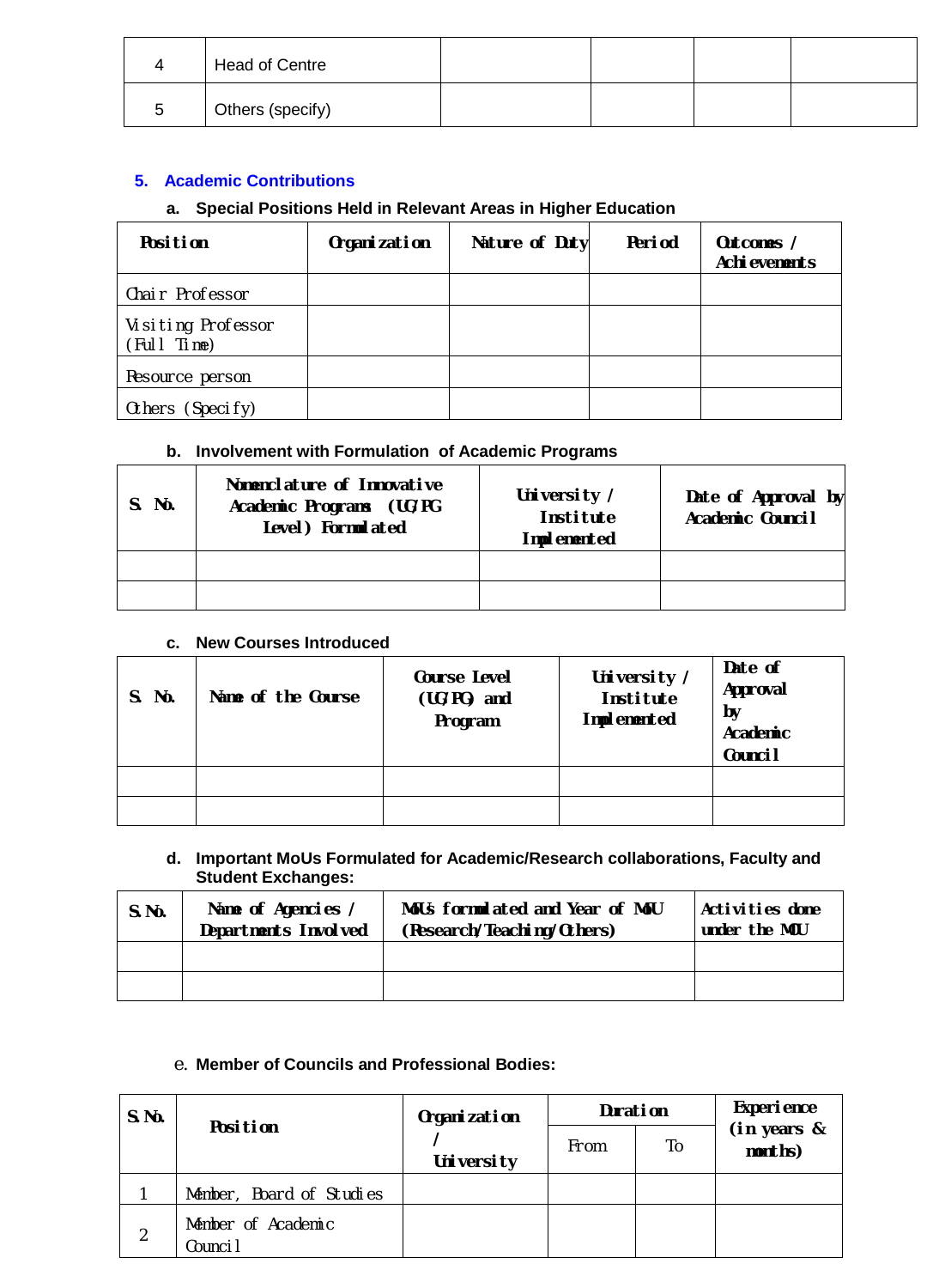| J | Member of Executive<br>Counci I           |  |  |
|---|-------------------------------------------|--|--|
|   | Member of Professional<br>Academic Bodies |  |  |
| h | Others (specify)                          |  |  |

## **6. Research Contributions**

#### **a. Sponsored / Public Funded Research Projects Executed**

| S.No. | Title of Project | Name of the<br><b>Funding Agency</b> | Duration of<br>the project | Amount of<br>Grant<br>(Rs. in<br>Lakh) | PI<br>(0r)<br>Co-PI |
|-------|------------------|--------------------------------------|----------------------------|----------------------------------------|---------------------|
|       |                  |                                      |                            |                                        |                     |
|       |                  |                                      |                            |                                        |                     |

# **b. No. of Research Scholars (Ph.D.) Successfully Guided**

| S.No. | Name of scholar | Affiliated University<br><b>Institute</b> | Year | Supervisor (or)<br>Co-Supervisor |
|-------|-----------------|-------------------------------------------|------|----------------------------------|
|       |                 |                                           |      |                                  |
|       |                 |                                           |      |                                  |
|       |                 |                                           |      |                                  |

## **c. Patents Filed / Published / Awarded:**

| S.No. | Title of the Patent and Patent   Filed/ Published /<br>Application No. & Date | Awarded | National/<br><b>International</b> | Quantum of<br>Revenue<br>Generated<br>(Rs. In Lakh) |
|-------|-------------------------------------------------------------------------------|---------|-----------------------------------|-----------------------------------------------------|
|       |                                                                               |         |                                   |                                                     |
|       |                                                                               |         |                                   |                                                     |
|       |                                                                               |         |                                   |                                                     |

# **d. Technologies / Products Commercialized and / or Societal Benefits Accrued**

| S. No. | Name of Technology/Products Commercialized | Name of the<br>Industry /<br>Organization and<br>Date of Signing<br>Agreement | Revenue<br>Generated/Benefits<br><b>Accrued</b> |
|--------|--------------------------------------------|-------------------------------------------------------------------------------|-------------------------------------------------|
|        |                                            |                                                                               |                                                 |
|        |                                            |                                                                               |                                                 |
|        |                                            |                                                                               |                                                 |

## **e. Details of Research Papers Presented (International Level )**

| Category                                              | Number of Presentations |
|-------------------------------------------------------|-------------------------|
| International Conferences / Events Held Outside India |                         |
| llnternational Conferences / Events held in India     |                         |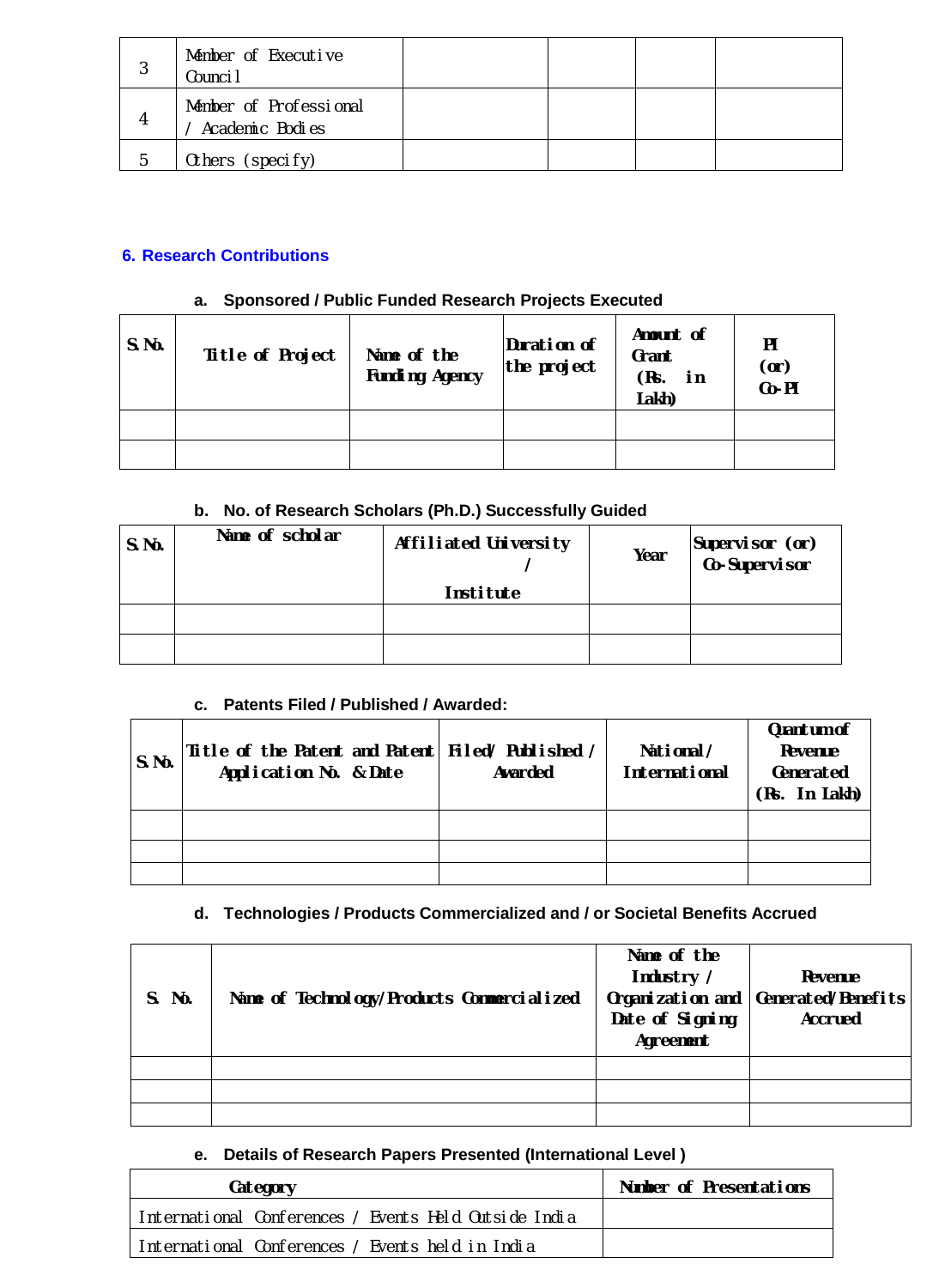|       | Total                                               |  |      |        |
|-------|-----------------------------------------------------|--|------|--------|
|       |                                                     |  |      |        |
| S.No. | Title of Presentation   Title of Event   Organizers |  | Date | PI ace |
|       |                                                     |  |      |        |

**f. Details of Research Papers Presented (National Level)**

| S.No. | Title of Presentation   Title of Event   Organizers |  | Date | <b>Place</b> |
|-------|-----------------------------------------------------|--|------|--------------|
|       |                                                     |  |      |              |
|       |                                                     |  |      |              |

**g. Details of Research or Academic Events Conducted at International Level***(Mention the role such as Organizing Committee Chairman, Secretary, Organizing committee member, Advisory committee member etc.):*

| S.No. | Title of event | Organization/<br>University | Date | Rol e |
|-------|----------------|-----------------------------|------|-------|
|       |                |                             |      |       |
|       |                |                             |      |       |

**h. Details of Research or Academic Events conducted at National Level***(Mention the role such as Organizing Committee Chairman, Secretary, Organizing committee member Advisory committee member etc.):*

| S.No. | Title of event | Organization/<br>University | Date | <b>Role</b> |
|-------|----------------|-----------------------------|------|-------------|
|       |                |                             |      |             |
|       |                |                             |      |             |

## **i. Industrial Consultancy Assignment Undertaken**

| S.No. | Client/Organization Name | Nature of<br>Assignment | <b>Duration</b> | Value (Rs.<br>in Lakh) |
|-------|--------------------------|-------------------------|-----------------|------------------------|
|       |                          |                         |                 |                        |
|       |                          |                         |                 |                        |

## **7. National/International Academic Assignments/Exchange Programme**

#### **a. International Academic Exposure (Full-time), if any:**

| S.Mo. |                         |                             | Duration       |      |    |                             |
|-------|-------------------------|-----------------------------|----------------|------|----|-----------------------------|
|       | Position/<br>Assignment | Organization/<br>University | Nature of duty | From | To | In Years &<br><b>Months</b> |
|       |                         |                             |                |      |    |                             |
|       |                         |                             |                |      |    |                             |

## b. **Countries Visited for Academic Interaction, Conference, Part of Delegation, etc.,**

| S.No. | Name of the Country<br>Ci ty<br>& | Organization/<br>University<br><b>Visited</b> | Nature of Visit | Period |
|-------|-----------------------------------|-----------------------------------------------|-----------------|--------|
|       |                                   |                                               |                 |        |

## **c. Participation and Contributions in National / International Level in the Area of your**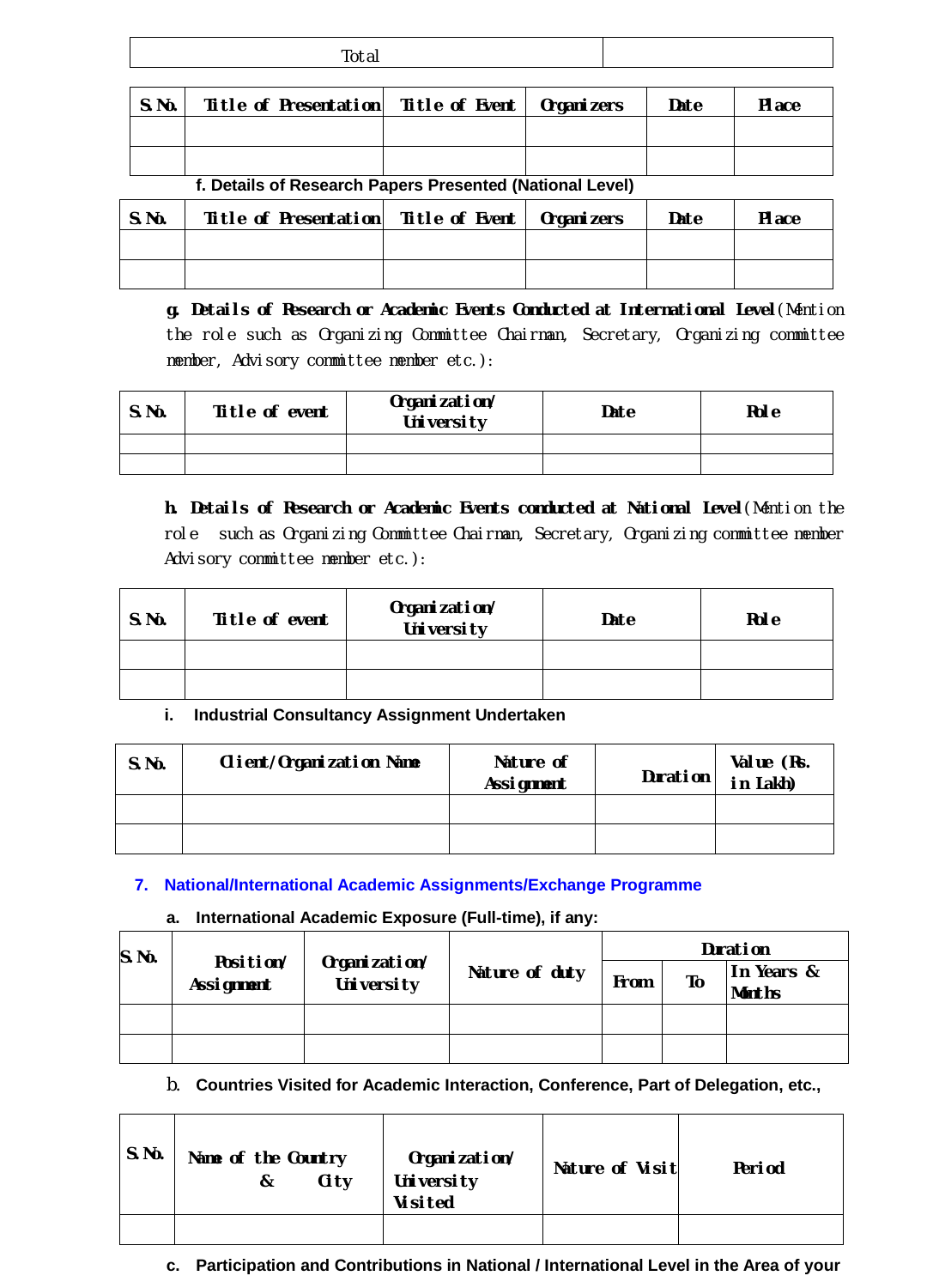#### **Academic and Professional Expertise**

|                                           |               | Number(s) |
|-------------------------------------------|---------------|-----------|
|                                           | International |           |
| Plenary Lectures/ Invited talks Delivered | National      |           |
|                                           | International |           |
| Ph. D. Level Examiner-ship, etc.          | National      |           |
|                                           | International |           |
| Others (specify)                          | National      |           |

#### 8. **Scholarly Achievements**

#### **a. Research Publications**

(Kindly provide list of Research Publications / Papers published after acquiring Ph.D. in the Journals listed in the latest UGC–CARE) *(R*efer https://ugccare.unipune.ac.in/apps1/home/index*) (Please attach reprints of five of your best research papers)* 

Total Number of Publications

| S.No. | Category                                                  | Numbers published |
|-------|-----------------------------------------------------------|-------------------|
|       | International Journals (UGC latest approved list<br>only) |                   |
|       | National Journals (UGC latest approved list only)         |                   |

*(Provide the details of the above as Annexure in the form of Tabular Column as given below along with photocopy of the first page of the reprint)*

| S.No. | Name of<br>the<br>Author(s) | Title of Paper | Journal<br>Title,<br>$Vol. No.$ ,<br>Issue No.,<br>Year | <b>ISSN</b> | Number of<br><b>Citations</b> |
|-------|-----------------------------|----------------|---------------------------------------------------------|-------------|-------------------------------|
|       |                             |                |                                                         |             |                               |
|       |                             |                |                                                         |             |                               |

## **b. Publication & Citation Records**

| S. No.       | <b>Details</b>                                            | Web of Science | <b>Scopus</b> | Google<br>schol ar |
|--------------|-----------------------------------------------------------|----------------|---------------|--------------------|
| 1            | Publications (number as<br>appeared) $@ 8(a)$ above       |                |               |                    |
| 2            | Total number of<br>Citations (Overall)                    |                |               |                    |
| $\mathbf{3}$ | Total number of<br>Citations (excluding<br>review papers) |                |               |                    |
| 4            | h-index                                                   |                |               |                    |
| 5            | i-10 index                                                |                |               |                    |

## **c. Books Authored/Edited**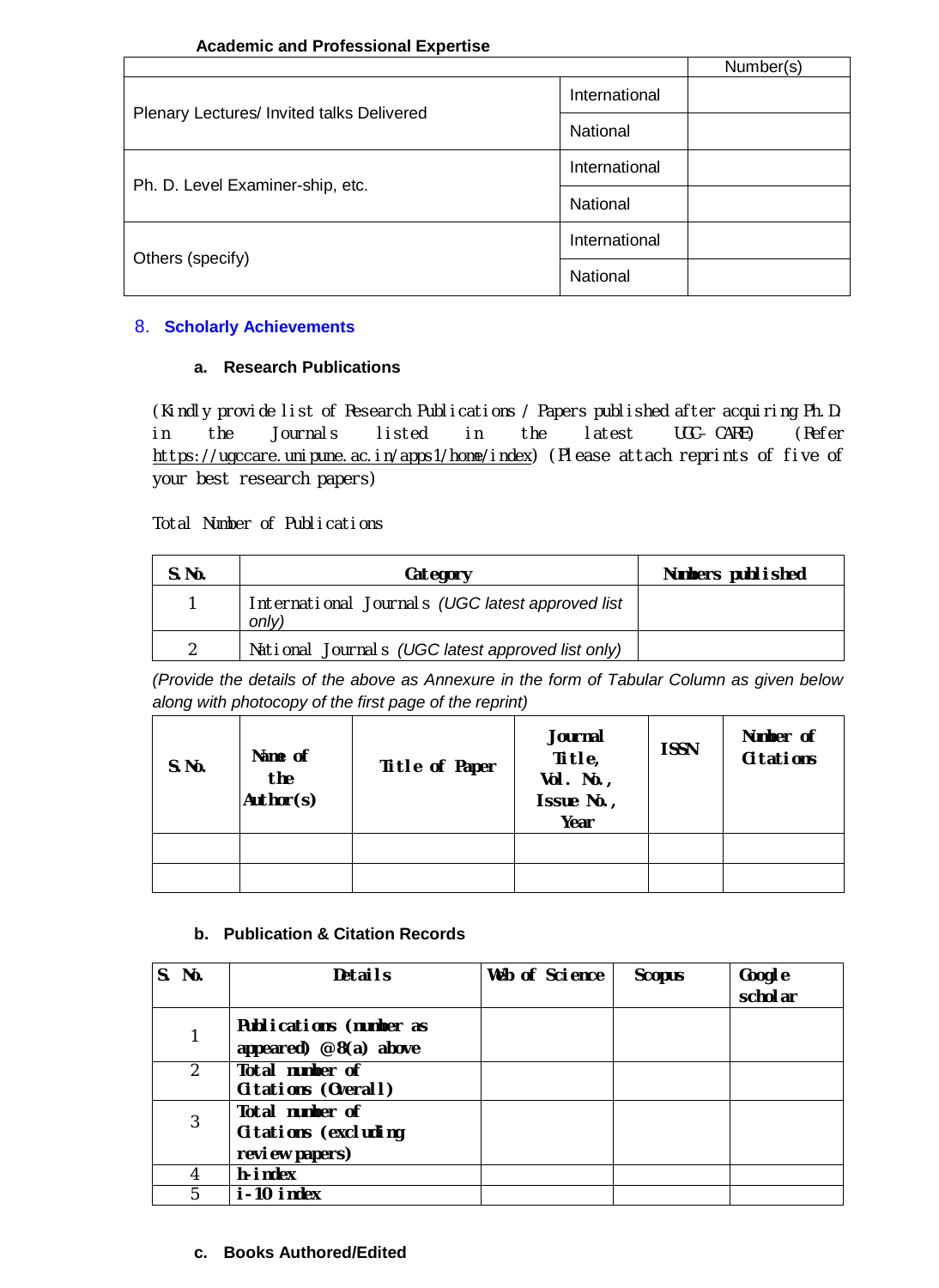| S.No. | Title of<br>the Book | Name of the<br>Author(s) | Name of the<br><b>Publisher</b> | <b>ISBN &amp; Year National/</b><br>οf<br><b>Publication</b> | International |
|-------|----------------------|--------------------------|---------------------------------|--------------------------------------------------------------|---------------|
|       |                      |                          |                                 |                                                              |               |
|       |                      |                          |                                 |                                                              |               |

#### **d. Editor-in-Chief / Membership in Editorial Board / Peer Reviewer**, **Member of the International Advisory Board etc.**

| S.No. | <b>Role</b> | Title of Journal | I SSN | Year |
|-------|-------------|------------------|-------|------|
|       |             |                  |       |      |
|       |             |                  |       |      |
|       |             |                  |       |      |

## **9. Honors /Awards / Medals / Fellowships for Outstanding Work:**

| S.Mo. | Name of Award<br>(or) Fellowship | Elected /<br>Honorary<br><b>Fellow</b> | Awarded by | Year of<br>Award | National/<br>Internationa |
|-------|----------------------------------|----------------------------------------|------------|------------------|---------------------------|
|       |                                  |                                        |            |                  |                           |
|       |                                  |                                        |            |                  |                           |
|       |                                  |                                        |            |                  |                           |
|       |                                  |                                        |            |                  |                           |

#### 10. **Extension activities/ Outreach programmes/ Social indulgence Schemes Conceived and Implemented**

| S.No. | Name of the<br>Programme /<br><b>Activity</b> | Duration | Place of<br>Activity | Collaborating<br>Agency, if<br>anv | No. of<br><b>Beneficiaries</b> |
|-------|-----------------------------------------------|----------|----------------------|------------------------------------|--------------------------------|
|       |                                               |          |                      |                                    |                                |
|       |                                               |          |                      |                                    |                                |

#### **11. Institution Building**

#### **a. Institution Established/Major Institutional Projects**

| S.No. | Name of the<br>Institution /<br><b>Centre / Unit</b> | <b>Funding</b><br><b>Agency with</b><br>Reference No. | Quantum<br>оf<br>∣ Grant(Rs.<br>in Lakh) | Year | Role/<br><b>Position</b> | <b>Outcome</b> |
|-------|------------------------------------------------------|-------------------------------------------------------|------------------------------------------|------|--------------------------|----------------|
|       |                                                      |                                                       |                                          |      |                          |                |

#### **b. Infrastructure Facilities Developed/Major Departmental Projects Utilizing DST-FIST/ UGC-SAP/ DST-PURSE/ DBT/ etc. Grants**

| S.Mo. | <b>Infrastructure</b><br>Details | Funding<br>Agency  <br>with Ref. No. | Quantum of<br>Grant (Rs. in<br>Lakh) | Year | Role | <b>Outcome</b> |
|-------|----------------------------------|--------------------------------------|--------------------------------------|------|------|----------------|
|       |                                  |                                      |                                      |      |      |                |
|       |                                  |                                      |                                      |      |      |                |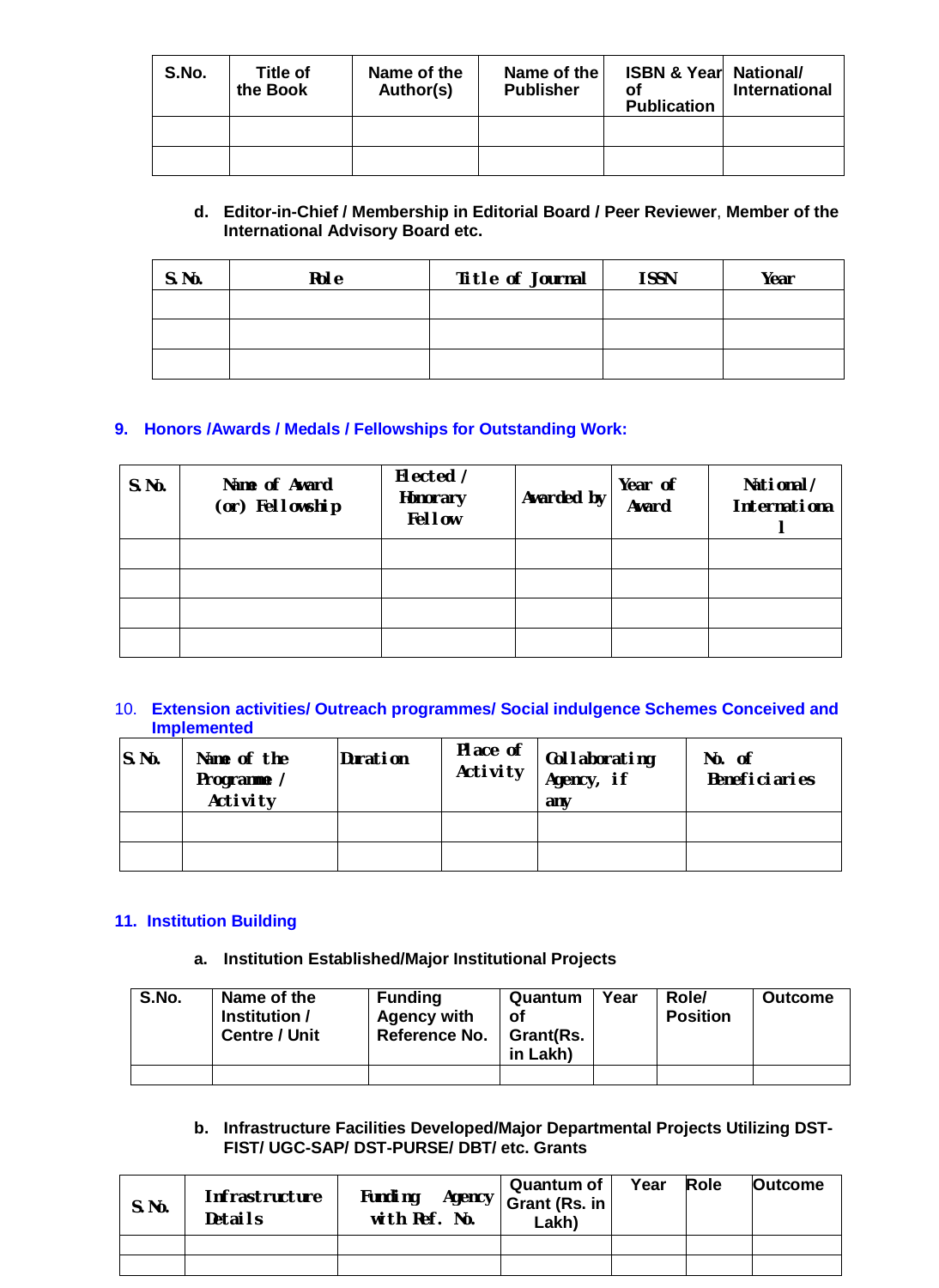#### **c. Institution of Chairs:**

| S.No. | Name of the Chair<br>Instituted | Name of Agencies/ Departments<br>I nvol ved | Date of<br>Approval |
|-------|---------------------------------|---------------------------------------------|---------------------|
|       |                                 |                                             |                     |
|       |                                 |                                             |                     |
|       |                                 |                                             |                     |

## **12. Any other Outstanding Contributions/Achievements not Covered in S.No. 5 to 11.**

## **13. Your SWOT Analysis (in about 200 words) (to be Included as Annexure)**

#### **14. Your vision for the Tamil Nadu Open University (up to 500 words) ): (to be Included as Annexure)**

#### **15. Explain why you think you are best suited to be the Vice-Chancellor of the Tamil Nadu Open University (up to 300 words) (to be included as Annexure)**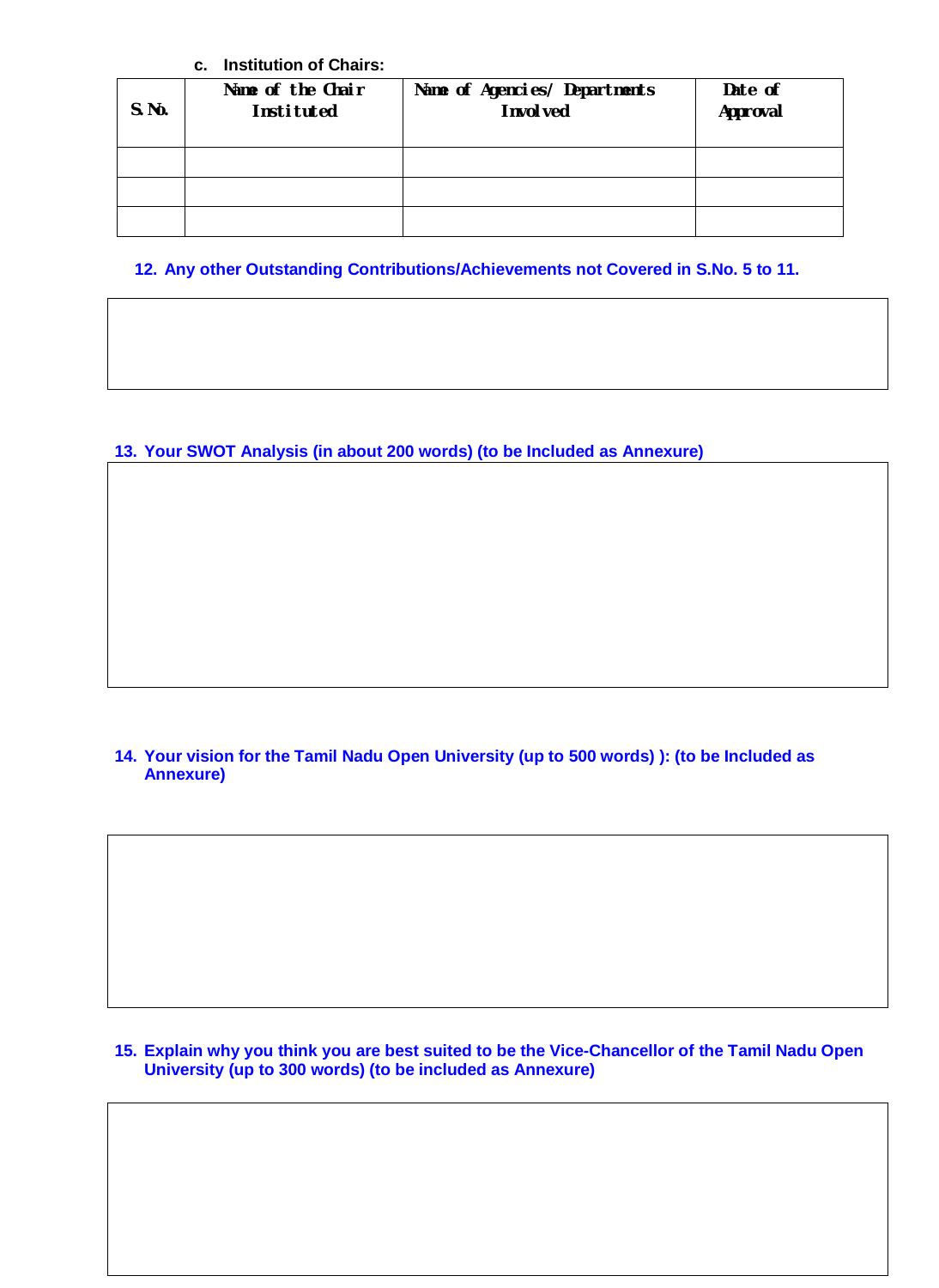#### **16. Details of Two Referees (Due Certification from the Referees to be Enclosed)**

| S.No. | Name of Referee | Post held by the<br>Referee & Affiliation | e-Mail | Phone /<br>Mobile<br>No. |
|-------|-----------------|-------------------------------------------|--------|--------------------------|
|       |                 |                                           |        |                          |
|       |                 |                                           |        |                          |

#### **BONAFIDE AFFIDAVIT**

I, hereby declare that all the statements / particulars made/furnished in the application are true, complete and correct to the best of my knowledge and belief. I also declare and fully understand that in the event of any information furnished in this application being found to be false, misleading or incorrect at any stage, my application/candidature is liable to be summarily rejected and if I am already appointed, my services are liable to be terminated without any notice from the post of Vice-Chancellor as per the Act / Statutes etc., and other applicable rules.

Signature of the Applicant

#### **DECLARATION**

I, hereby declare that I have never

been convicted for any offence and there are no criminal/ departmental proceedings pending / contemplated against me.

Place:

Date: Signature of the Applicant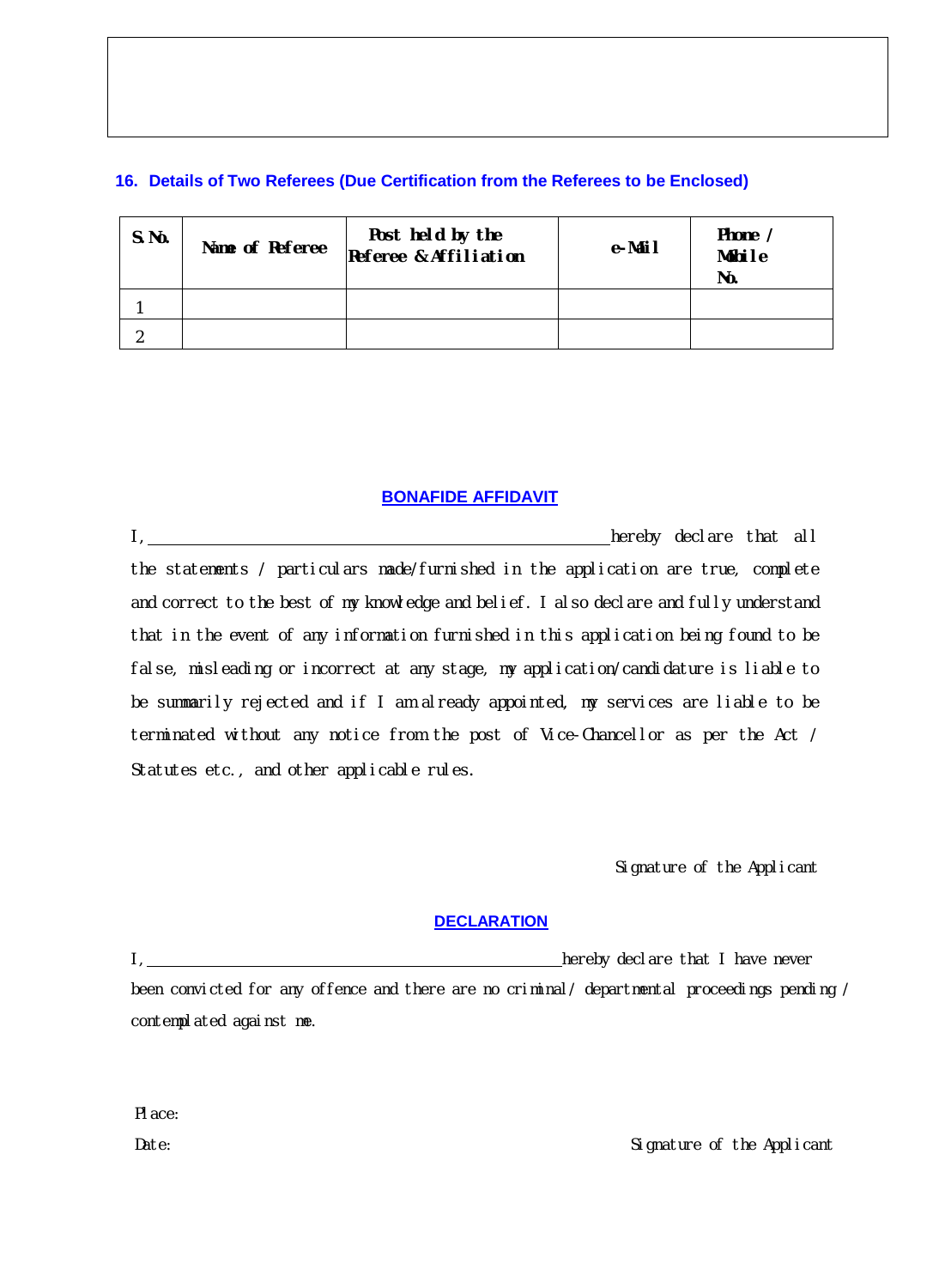| <b>SUMMARY SHEET</b>                                                                                                                                       |                                                                                   |                                                                                       |  |  |  |
|------------------------------------------------------------------------------------------------------------------------------------------------------------|-----------------------------------------------------------------------------------|---------------------------------------------------------------------------------------|--|--|--|
| Name of                                                                                                                                                    |                                                                                   |                                                                                       |  |  |  |
| Appl i cant                                                                                                                                                |                                                                                   |                                                                                       |  |  |  |
| Date of Birth                                                                                                                                              | 00000000                                                                          | Age $\Box \Box$ Years $\Box \Box$ Months (as<br>on 20.06.2022)                        |  |  |  |
| Nationality<br>(tick)                                                                                                                                      | Indian $\square$                                                                  | Others $\square$                                                                      |  |  |  |
| Place of Birth                                                                                                                                             |                                                                                   |                                                                                       |  |  |  |
| Current                                                                                                                                                    |                                                                                   |                                                                                       |  |  |  |
| Position                                                                                                                                                   |                                                                                   |                                                                                       |  |  |  |
| Current                                                                                                                                                    |                                                                                   |                                                                                       |  |  |  |
| Affiliation                                                                                                                                                |                                                                                   |                                                                                       |  |  |  |
|                                                                                                                                                            | Institute/ University                                                             |                                                                                       |  |  |  |
|                                                                                                                                                            | <u>AAAAAAAAAAAAAAA</u>                                                            |                                                                                       |  |  |  |
| Details                                                                                                                                                    |                                                                                   |                                                                                       |  |  |  |
| <sub>0</sub> f                                                                                                                                             | 00000000<br>Ci ty                                                                 | Country $\Box$ $\Box$ $\Box$ $\Box$ $\Box$ $\Box$ $\Box$                              |  |  |  |
| Doctoral<br>Degree<br>Recei ved                                                                                                                            | 0000000000                                                                        | 00000000000                                                                           |  |  |  |
|                                                                                                                                                            | Date of Award of Ph.D.                                                            | Area (tick) Engineering<br>$\perp$                                                    |  |  |  |
|                                                                                                                                                            | mmmmmmm                                                                           | Sci ence<br><b>Others</b><br>П<br>$\Box$                                              |  |  |  |
|                                                                                                                                                            | Total Work Experience                                                             | Teaching Experience as Professor                                                      |  |  |  |
| Work                                                                                                                                                       | $\Box$ Years $\Box$ Months                                                        | □□ Years □□ Months                                                                    |  |  |  |
| Experience                                                                                                                                                 | Total Experience after PhD                                                        | Administrative Experience                                                             |  |  |  |
|                                                                                                                                                            | $\Box$ Years $\Box$ Months                                                        | □□ Years □□ Months                                                                    |  |  |  |
| Research<br>Contributions                                                                                                                                  | Number of Journal<br>Publications (in UGC<br>approved list after Ph.D.)<br>$\Box$ | Number of Presentations<br>in International<br>Conferences<br>$\square\square\square$ |  |  |  |
|                                                                                                                                                            | Number of Books Authored                                                          | Number of International level                                                         |  |  |  |
|                                                                                                                                                            | $\Box$                                                                            | events conducted $\square \square$                                                    |  |  |  |
| I, hereby declare that all the statements/particulars made/furnished in this<br>application are true, complete and correct to the best of my knowledge and |                                                                                   |                                                                                       |  |  |  |

belief.